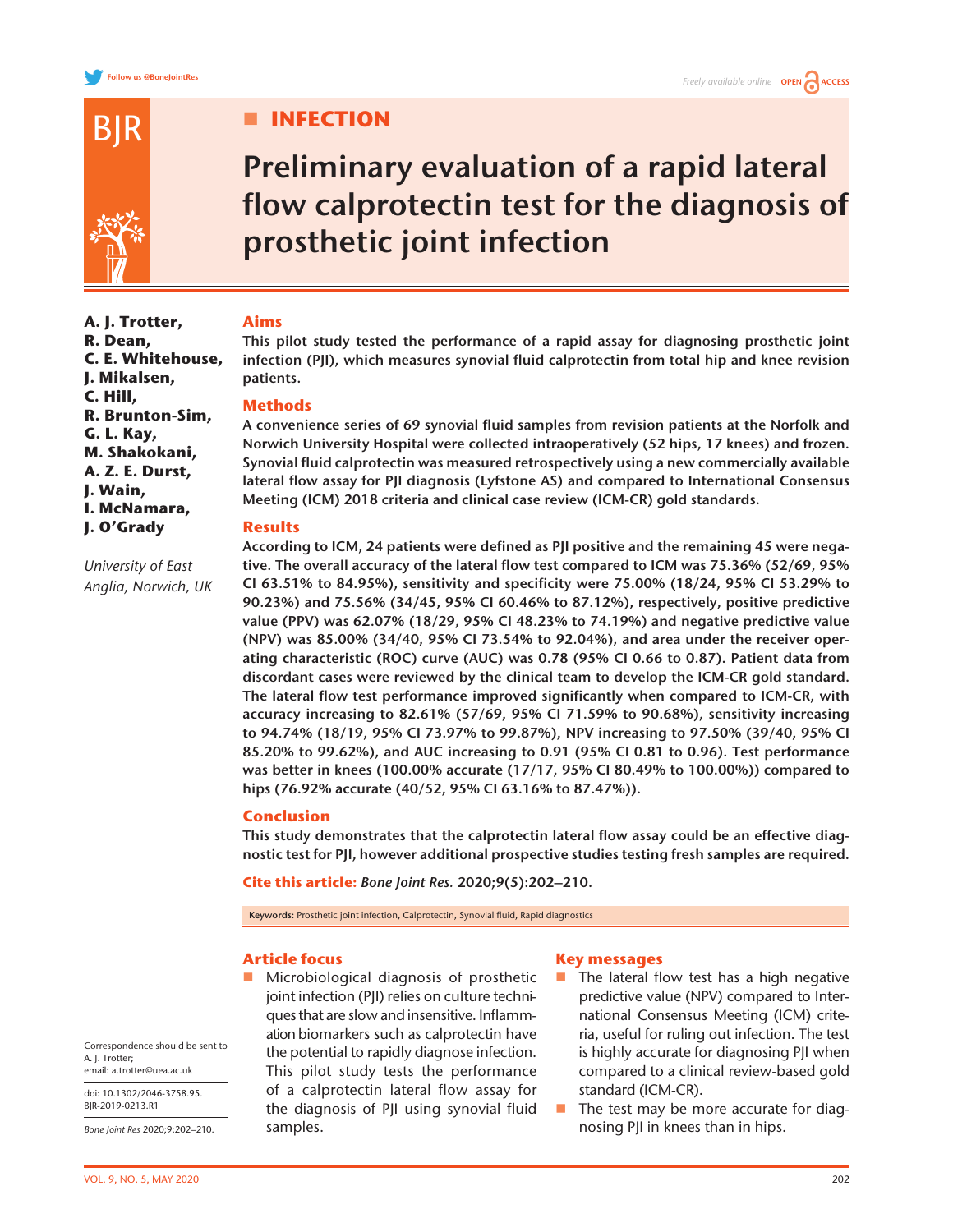$\blacksquare$  Metallosis and severe osteolysis may be contraindications for use of the test.

# **Strengths and limitations**

- All eligible samples (sufficient synovial fluid volume and sufficient data to make ICM diagnosis) were tested, avoiding any selection bias, and rapid test operators were blind to gold standard results.
- Samples were frozen and tested retrospectively and the number of knee samples tested was relatively low.

## **Introduction**

Each year in the UK, approximately 160,000 primary hip and knee arthroplasties are performed plus an additional 14,000 revision operations. Prosthetic joint infection (PJI) is responsible for 14% of these revisions.<sup>1</sup>

Diagnosis of PJI remains a challenge and guidelines vary between countries. Low-grade PJIs are particularly difficult to diagnose. They are commonly caused by bacteria which do not have a clear pathogenic role and often contaminate tissue samples, making culture results difficult to interpret.2 These organisms are also less likely to trigger an increase in inflammatory markers.<sup>3</sup> The inability to differentiate between low-grade infections and aseptic loosening leads to patients undergoing numerous investigations and unnecessary two-stage revisions. This treatment option comes with a higher cost both to the healthcare system and accompanying patient morbidity, along with an associated higher complication rate than one-stage revisions.4 For this group of patients especially there is a need for a diagnostic test that can reliably exclude PJI.

The Musculoskeletal Infection Society (MSIS) and International Consensus Meetings (ICMs) have published lists of criteria designed to standardize the diagnosis of PJI.<sup>5–7</sup> The criteria require a diagnostic workup combining preoperative and intraoperative findings with selected inflammatory markers and culture results. MSIS and ICM criteria are useful but fallible, due to the heavy weighting placed on microbiological culture results, which are known to have suboptimal specificity and sensitivity.8,9

In response to the rapid emergence of new biomarkers for PJI,<sup>10–12</sup> the ICM criteria were revised to include serum D-dimer, synovial alpha-defensins, and synovial leucocyte esterase in 2018.<sup>7</sup> These tests can be expensive and their application in clinical practice is currently limited. An alternative biomarker is synovial fluid calprotectin. Calprotectin is a protein complex released during inflammation that makes up 60% of all soluble proteins in neutrophils.13 Neutrophils are recruited to sites of inflammation and infection response; therefore, high levels of neutrophil biomarkers are expected to be seen in infected patient samples.14

Calprotectin is routinely used to screen for inflammatory bowel disease and has been shown to detect relapse rheumatoid arthritis.15,16 In a recent study, a stool calprotectin test was used off label for PJI diagnosis, demonstrating a NPV of 94.4%.<sup>17</sup> This demonstrates the utility of calprotectin for PJI diagnosis and the need for a validated lateral flow test.

Lyfstone AS (Tromsø, Norway) have recently developed a lateral flow calprotectin test for the diagnosis of PJI which has passed the European in vitro diagnostic (IVD) regulatory approval process (98/79/EC). We conducted the first clinical evaluation of this new technology in a retrospective study on samples from suspected PJI or aseptic loosening cases to assess the sensitivity, specificity, NPV, and positive predictive value (PPV).

## **Methods**

A total of 73 synovial fluid samples that had been stored in the Biorepository at the University of East Anglia (Norwich, UK) between February 2016 and January 2019 were retrospectively tested for calprotectin levels with the Lyfstone calprotectin lateral flow test (Lyfstone AS). Samples were intraoperative specimens from a consecutive series of patients during revision total hip and total knee arthroplasty surgery performed at the Norfolk and Norwich University Hospital (NNUH; Norwich, UK). Samples were only placed in the Biorepository if patient consent was obtained at the time of surgery and sufficient sample remained following routine clinical evaluation.

Samples were only included for testing with the Lyfstone test if there was a sufficient volume ( $\geq 100$  µl) and results for microbiological culture, frozen-section histology, and serum CRP were available. Subsequently, four samples were removed from the analysis due to incomplete/erroneous patient data (two had no preoperative notes and two were from a patient who had two separate surgeries, although the samples had the same date). A final total of 69 samples were included in the dataset (37 male, 32 female; mean age 74.3 years (45 to 89); mean body mass index (BMI) 29.8 kg/m<sup>2</sup> (19.7 to 42.4)); 52 were taken during hip revision surgery and 17 from knee revisions.

Cases were classified as either infected or aseptic based on the new definition of prosthetic hip and knee infection from the 2018 ICM, hereafter referred to as 'ICM' criteria (Table I). A case was deemed as infected if the patient presented either with a major criterion (two or more cultures of the same organism or the presence of a sinus tract) or met three minor criteria (elevated serum CRP levels, purulence, one positive microbiological culture, and/ or positive histological analysis of periprosthetic tissue for inflammation). Other minor criteria from the 2018 ICM criteria were not considered as many of those tests are not used as standard in the UK or routinely at NNUH. Clinical information was not made available to performers of the index test before testing.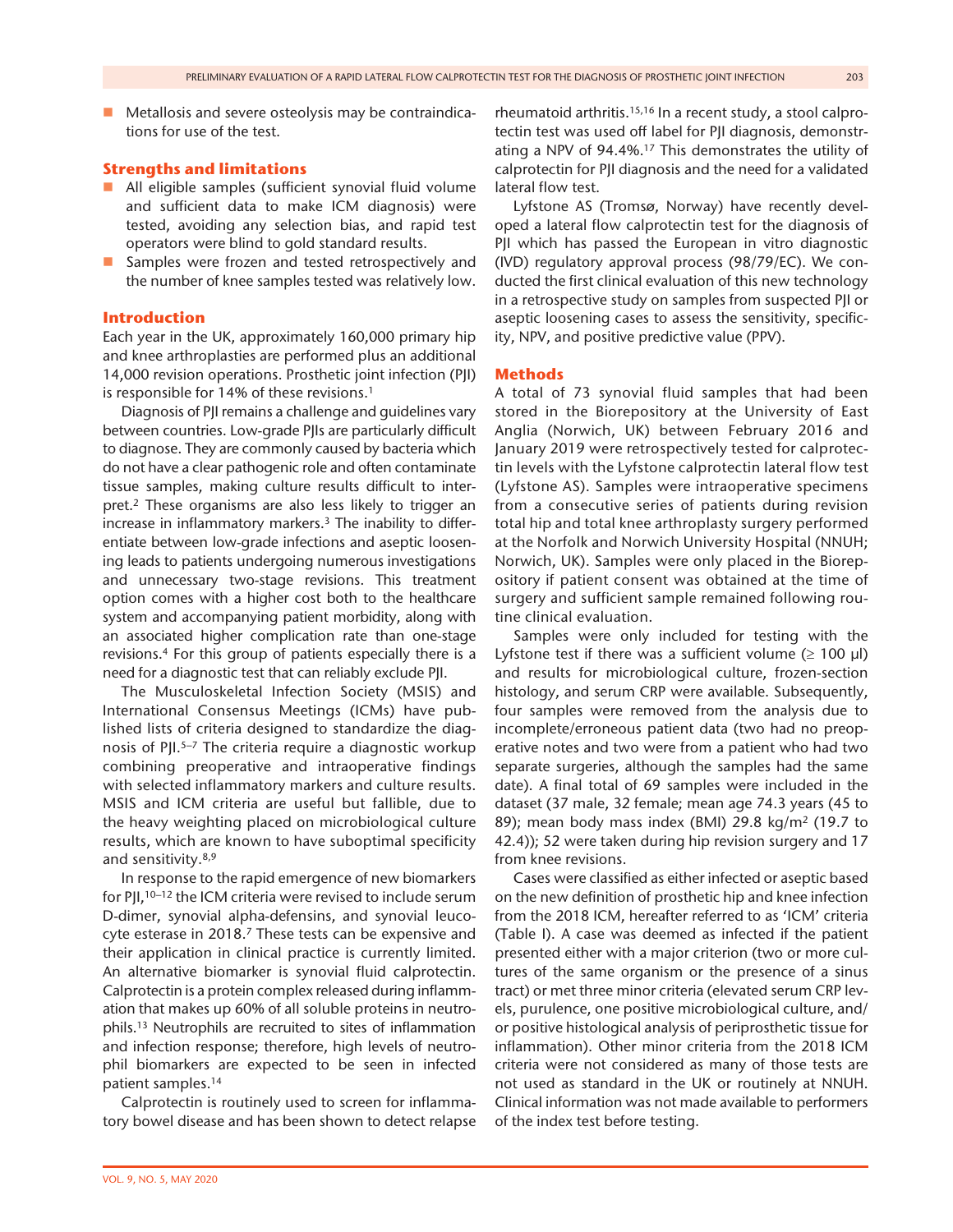|  |  | Table I. Scoring-based definition for prosthetic ioint infection using available tests from the 2018 International Consensus Meeting criteria |  |
|--|--|-----------------------------------------------------------------------------------------------------------------------------------------------|--|
|  |  |                                                                                                                                               |  |

| Criteria                                                                                   | <b>Score</b> | <b>Decision</b>                |
|--------------------------------------------------------------------------------------------|--------------|--------------------------------|
| Major                                                                                      |              | Infected                       |
| Two positive cultures of the same organism                                                 | N/A          |                                |
| Sinus tract with evidence of communication to the joint or visualization of the prosthesis | N/A          |                                |
| <b>Minor</b>                                                                               |              | $\geq$ 6 infected; < 6 aseptic |
| Elevated serum CRP ( $\geq$ 10 mg/l) or D-Dimer (D-Dimer unavailable)                      |              |                                |
| Positive histology                                                                         |              |                                |
| Positive purulence                                                                         |              |                                |
| Single positive culture                                                                    |              |                                |
| Elevated serum ESR (unavailable)                                                           |              |                                |
| Elevated synovial WBC count or LE (unavailable)                                            |              |                                |
| Positive alpha-defensin (unavailable)                                                      |              |                                |
| Elevated synovial PMNs (%) (unavailable)                                                   |              |                                |
| Elevated synovial CRP (unavailable)                                                        |              |                                |

LE, leucocyte esterase; N/A, not applicable; PMN, polymorphonuclear neutrophil; WBC, white blood cell.

Cases where the calprotectin result was discordant with the ICM diagnosis of infection were further investigated by one of the senior authors (IM – Consultant Orthopaedic Surgeon) and team (MS, AD). The team were blinded to the calprotectin result and were asked to review the patient medical records, surgical notes, and radiographs. As this was a retrospective examination by the team, contemporaneous records from the treating surgeon (IM, MS, AD) were reviewed to ascertain the clinical decisions made at the time, for example a patient who had met the criteria for infection with ICM by two positive microbiology samples may not have been treated for infection as it was thought that those bacteria were contaminants (following multidisciplinary team discussion with the microbiologist at the time). The longer-term clinical outcome of the patient was then reviewed using one-year follow-up notes to ascertain if the clinical decision had been justified. We classified these results as ICM with Clinical Review - ICM-CR (aseptic loosening was graded according to the Paprosky classification).18

The Lyfstone calprotectin test was carried out according to the manufacturer's kit instructions (Lyfstone AS). Synovial fluid samples (20 µl) were diluted in a premixed dilution buffer (2 ml  $-$  101  $\times$  dilution) and added to the test cassette (80 µl). Gold-conjugated antibody complexes then bound calprotectin and travelled along the membrane within the cassette and further bound to immobilized calprotectin-specific antibodies to form a visible test line. Any remaining gold-conjugated antibody not bound to calprotectin was immobilized on a control line. After 15 minutes' incubation at room temperature the cassette was photoimaged, and the calprotectin level was calculated by the Lyfstone smartphone application (Lyfstone AS) (Figure 1). The colour intensity of the test line was proportional to the concentration of calprotectin in the sample. A calprotectin result of  $\leq$  14 mg/l was considered negative according to the cutoff between low and moderate risk of infection by the Lyfstone smartphone



**Fig. 1**

Lyfstone application report (right) and Lyfstone calprotectin test (left) (Lyfstone AS, Tromsø, Norway).

application at the time of testing. Moderate (14 mg/l to 50 mg/l) and severe (> 50 mg/l) risk of infection categories were grouped together as positive.19

Microbiological culture was performed on all tissue and fluid specimens (recommended that three to five tissue/fluid samples sent for testing) for 48 hours on blood agar and chocolate agar, five days on fastidious anaerobe agar, and five days in cooked meat broth before 48-hour subculture on fastidious anaerobe agar, chocolate agar, sabouraud agar, and in fastidious antimicrobial neutralization bottles according to the UK Standards for Microbiology Investigations B 44.20 Histology was performed by frozen section microscopy according to UKAS ISO 8405.<sup>21</sup> Serum CRP was performed according to UKAS ISO 10295.22 **Statistical analysis.** All statistical calculations were performed using MedCalc Statistical Software version 19.1 (MedCalc Software, Ostend, Belgium). Statistical significance was set at  $p < 0.05$ .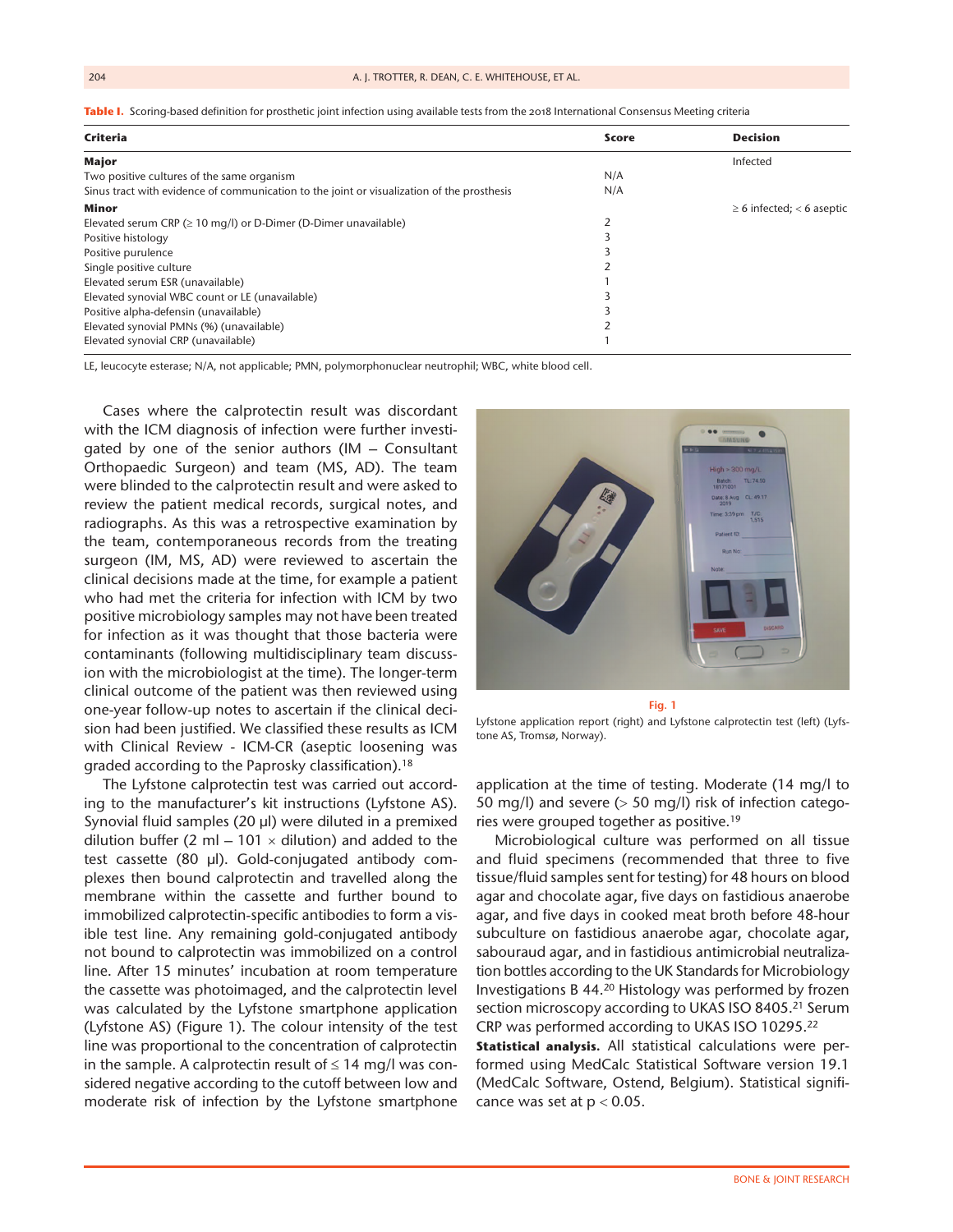# **Results**

**Lyfstone test performance compared to ICM.** The overall sensitivity and specificity of the calprotectin test for the diagnosis of PJI compared to ICM criteria were 75.00% (18/24, 95% CI 53.29% to 90.23%) and 75.56% (34/45, 95% CI 60.46% to 87.12%), respectively. The PPV was

62.07% (18/29, 95% CI 48.23% to 74.19%), the NPV was 85.00% (34/40, 95% CI 73.54% to 92.04%), and the accuracy was 75.36% (52/69, 95% CI 63.51% to 84.95%) (Tables II and III). The area under the receiver operating characteristic (ROC) curve (AUC) was 0.78 (95% CI 0.66 to 0.87) (Figure 2).

**Table II.** International Consensus Meeting and calprotectin test results. The red and green shading represent positive and negative results, respectively

| Sample number  | <b>Hip or knee</b> | <b>Histology*</b> | Culture† | CRP‡           | Sinus tract§ | Purulence¶   | ICM**    | Calprotectin†† |
|----------------|--------------------|-------------------|----------|----------------|--------------|--------------|----------|----------------|
| 1              | К                  | negative          | negative | 13             | N            | N            | negative | negative       |
| $\overline{2}$ | н                  | negative          | negative | 40             | N            | $\mathsf{N}$ | negative | negative       |
| 3              | Η                  | negative          | negative | N/A            | N            | N            | negative | negative       |
| 4              | н                  | negative          | negative | $\overline{2}$ | N            | N            | negative | positive       |
| 5              | H                  | positive          | negative | 47             | Y            | Y            | positive | positive       |
| 6              | H                  | negative          | negative | $\overline{2}$ | N            | ${\sf N}$    | negative | negative       |
| 7              | н                  | negative          | negative | 6              | N            | $\mathsf{N}$ | negative | negative       |
| 8              | К                  | negative          | negative | $<$ 1          | N            | $\mathsf{N}$ | negative | negative       |
| 9              | н                  | negative          | negative | $\overline{7}$ | N            | N            | negative | negative       |
| 10             | Η                  | negative          | negative | $\overline{2}$ | N            | N            | negative | negative       |
| 11             | Η                  | negative          | negative | 7              | N            | N            | negative | positive       |
| 12             | Η                  | negative          | negative | 21             | N            | ${\sf N}$    | negative | negative       |
| 13             | Η                  | positive          | negative | 35             | Υ            | Υ            | positive | positive       |
| 14             | н                  | negative          | negative | < 1            | N            | N            | negative | positive       |
| 15             | К                  | N/A               | positive | 69             | Υ            | $\mathsf{N}$ | positive | positive       |
| 16             | н                  | negative          | negative | $\mathbf{1}$   | N            | ${\sf N}$    | negative | positive       |
| 17             | Η                  | negative          | negative | 4              | N            | N            | negative | negative       |
| 18             | н                  | N/A               | positive | 87             | N            | Y            | positive | negative       |
| 19             | H                  | N/A               | positive | 101            | N            | Y            | positive | positive       |
| 20             | H                  | negative          | negative | $\mathbf{1}$   | N            | ${\sf N}$    | negative | negative       |
| 21             | К                  | N/A               | positive | 5              | N            | $\mathsf{N}$ | positive | negative       |
| 22             | Η                  | N/A               | positive | 25             | N            | $\mathsf{N}$ | positive | positive       |
| 23             | Η                  | negative          | negative | 10             | N            | N            | negative | negative       |
| 24             | Η                  | negative          | negative | 5              | N            | $\mathsf N$  | negative | negative       |
| 25             | К                  | positive          | positive | 286            | N            | Y            | positive | positive       |
| 26             | H                  | N/A               | positive | 44             | Y            | ${\sf N}$    | positive | positive       |
| 27             | H                  | negative          | negative | 17             | N            | $\mathsf N$  | negative | positive       |
| 28             | н                  | negative          | negative | $\mathbf{1}$   | N            | $\mathsf{N}$ | negative | positive       |
| 29             | К                  | negative          | negative | 19             | N            | $\mathsf{N}$ | negative | negative       |
| 30             | н                  | positive          | positive | 61             | N            | Y            | positive | positive       |
| 31             | К                  | negative          | negative | N/A            | N            | N            | negative | negative       |
| 32             | н                  | negative          | negative | < 1            | N            | ${\sf N}$    | negative | negative       |
| 33             | Η                  | negative          | negative | 6              | N            | N            | negative | negative       |
| 34             | Κ                  | positive          | positive | 91             | N            | $\mathsf N$  | positive | positive       |
| 35             | Η                  | negative          | negative | 5              | N            | $\mathsf{N}$ | negative | positive       |
| 36             | Η                  | negative          | negative | 8              | N            | N            | negative | positive       |
| 37             | Η                  | positive          | positive | 114            | N            | Υ            | positive | positive       |
| 38             | Κ                  | negative          | negative | < 1            | N            | N            | negative | negative       |
| 39             | H                  | negative          | negative | 3              | N            | $\mathsf{N}$ | negative | negative       |
| 40             | Н                  | negative          | negative | $\mathbf{1}$   | ${\sf N}$    | ${\sf N}$    | negative | negative       |
| 41             | Κ                  | negative          | negative | 29             | $\hbox{N}$   | $\hbox{N}$   | negative | negative       |
| 42             | H                  | N/A               | positive | $18\,$         | $\sf N$      | ${\sf N}$    | positive | positive       |
| 43             | H                  | negative          | negative | $\mathbf{1}$   | $\sf N$      | ${\sf N}$    | negative | negative       |
| 44             | Η                  | negative          | negative | $\overline{4}$ | $\sf N$      | ${\sf N}$    | negative | negative       |
| 45             | Η                  | negative          | negative | $\overline{2}$ | N            | ${\sf N}$    | negative | negative       |
| 46             | К                  | N/A               | positive | 219            | $\sf N$      | ${\sf N}$    | positive | positive       |
| 47             | Н                  | negative          | negative | < 1            | N            | N            | negative | negative       |
| 48             | H                  | negative          | positive | $<1\,$         | N            | N            | positive | negative       |

*(Continued)*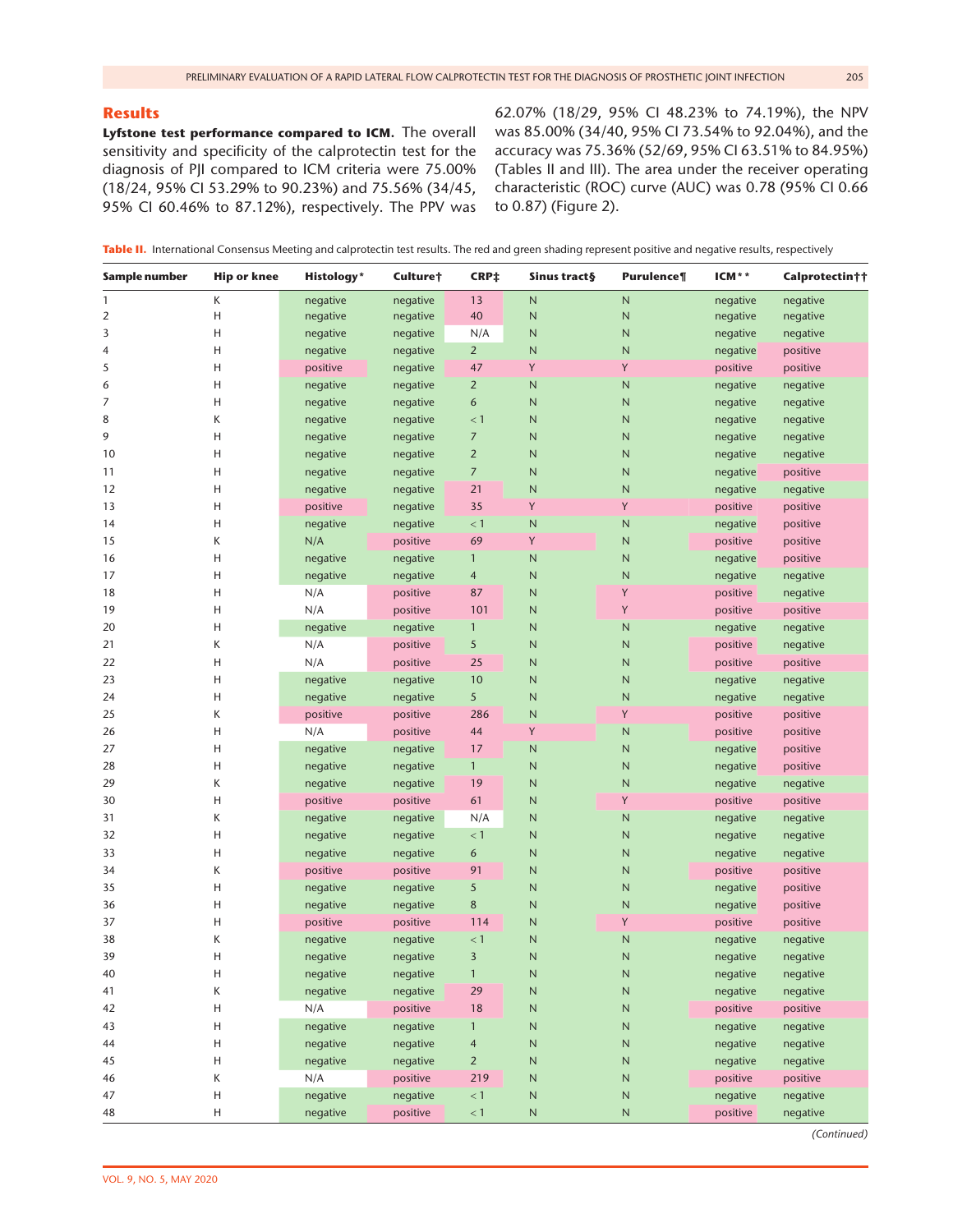|  |  |  | Table II. (Continued) |
|--|--|--|-----------------------|
|--|--|--|-----------------------|

| Sample number | Hip or knee | Histology* | Culture† | CRP <sup>+</sup> | Sinus tract§ | Purulence¶ | $ICM^*$  | Calprotectin†† |
|---------------|-------------|------------|----------|------------------|--------------|------------|----------|----------------|
| 49            | H           | negative   | negative | 3                | N            | N          | negative | negative       |
| 50            | K           | negative   | positive | 4                | N            | N          | positive | negative       |
| 51            | н           | positive   | negative | 36               | N            | Y          | positive | positive       |
| 52            | н           | negative   | negative | $\overline{2}$   | N            | N          | negative | negative       |
| 53            | Н           | negative   | negative | $<$ 1            | N            | N          | negative | positive       |
| 54            | K           | negative   | negative | $\overline{2}$   | N            | N          | negative | negative       |
| 55            | K           | N/A        | positive | 31               | N            | N          | positive | positive       |
| 56            | H           | negative   | positive | 30               | N            | N          | positive | negative       |
| 57            | K           | negative   | positive | $\mathbf{1}$     | N            | N          | positive | negative       |
| 58            | н           | negative   | negative | $<$ 1            | N            | N          | negative | negative       |
| 59            | н           | N/A        | positive | 49               | N            | Y          | positive | positive       |
| 60            | K           | N/A        | positive | 67               | N            | Y          | positive | positive       |
| 61            | Η           | negative   | negative | 3                | N            | N          | negative | negative       |
| 62            | н           | N/A        | positive | 284              | Y            | Y          | positive | positive       |
| 63            | н           | negative   | negative | 15               | N            | N          | negative | negative       |
| 64            | H           | negative   | negative | $\overline{4}$   | N            | N          | negative | negative       |
| 65            | н           | negative   | negative | 3                | N            | N          | negative | positive       |
| 66            | K           | negative   | negative | 6                | N            | N          | negative | negative       |
| 67            | H           | positive   | negative | 15               | N            | N          | negative | positive       |
| 68            | н           | positive   | negative | 3                | N            | N          | negative | negative       |
| 69            | н           | N/A        | positive | 51               | Y            | N          | positive | positive       |

\*Positive/negative for signs of inflammation by frozen section microscopy.

†Positive/negative for two or more cultures of the same organism from periprosthetic tissue and fluid samples.

‡Positive when serum CRP level ≥ 10 mg/l.

§Y represents the presence of sinus tract.

¶Y represents visible wound purulence.

\*\*Positive/negative according to scoring in Table I.

††Positive when ≥ 14 mg/l synovial calprotectin measured by Lyfstone calprotectin test (Lyfstone AS, Tromsø, Norway).

ICM, International Consensus Meeting 2018 criteria; N/A, not available.

**Table III.** Performance of calprotectin test on tested synovial fluid samples

| Lyfstone* test       | <b>Gold standard</b>     |                             |                               |                          |                             |                               |  |  |  |  |
|----------------------|--------------------------|-----------------------------|-------------------------------|--------------------------|-----------------------------|-------------------------------|--|--|--|--|
|                      | ICM                      |                             |                               | <b>ICM-CR</b>            |                             |                               |  |  |  |  |
|                      | All samples ( $n = 69$ ) | Hips $(n = 52)$             | Knees ( $n = 17$ )            | All samples ( $n = 69$ ) | Hips ( $n = 52$ )           | Knees ( $n = 17$ )            |  |  |  |  |
| Sensitivity, %       | 75.00 (18/24) (53.29     | 80.00 (12/15)               | 66.67 (6/9) (29.93            | 94.74 (18/19) (73.97     | 92.31(12/13)                | 100.00(6/6)                   |  |  |  |  |
| (n/total n) (95% CI) | to 90.23)                | $(51.91 \text{ to } 95.67)$ | to 92.51)                     | to 99.87)                | $(63.97 \text{ to } 99.81)$ | $(54.07 \text{ to } 100.00)$  |  |  |  |  |
| Specificity, %       | 75.56 (34/45) (60.46     | 70.27 (26/37)               | 100.00(8/8)                   | 78.00 (39/50) (64.04     | 71.79 (28/39)               | 100.00 (11/11)                |  |  |  |  |
| (n/total n) (95% CI) | to 87.12)                | $(53.02 \text{ to } 84.13)$ | $(63.06 \text{ to } 100.00)$  | to 88.47)                | $(55.13 \text{ to } 85.00)$ | $(71.51 \text{ to } 100.00)$  |  |  |  |  |
| PPV, % (n/total n)   | 62.07 (18/29) (48.23     | 52.17 (12/23)               | 100.00(6/6)                   | 62.07 (18/29) (49.00     | 52.17 (12/23)               | 100.00(6/6)                   |  |  |  |  |
| $(95% \text{ Cl})$   | to 74.19)                | $(38.48 \text{ to } 65.55)$ | $(100.00 \text{ to } 100.00)$ | to 73.60)                | $(39.23 \text{ to } 64.83)$ | $(100.00 \text{ to } 100.00)$ |  |  |  |  |
| NPV, % (n/total n)   | 85.00 (34/40) (73.54     | 89.66 (26/29)               | 72.73 (8/11)                  | 97.50 (39/40) (85.20     | 96.55 (28/29)               | 100.00 (11/11)                |  |  |  |  |
| (95% CI)             | to 92.04)                | $(75.51 \text{ to } 96.06)$ | $(51.42 \text{ to } 87.04)$   | to 99.62)                | $(80.83 \text{ to } 99.47)$ | $(100.00 \text{ to } 100.00)$ |  |  |  |  |
| Accuracy, %          | 75.36 (52/69) (63.51     | 73.08 (38/52)               | 82.35 (14/17)                 | 82.61 (57/69) (71.59     | 76.92 (40/52)               | 100.00 (17/17)                |  |  |  |  |
| (n/total n) (95% CI) | to 84.95)                | $(58.98 \text{ to } 84.43)$ | $(56.57 \text{ to } 96.20)$   | to 90.68)                | $(63.16 \text{ to } 87.47)$ | $(80.49 \text{ to } 100.00)$  |  |  |  |  |

\*Lyfstone AS, Tromsø, Norway.

CI, confidence interval; ICM, International Consensus Meeting 2018 criteria; ICM-CR, International Consensus Meeting 2018 criteria with clinical review; NPV, negative predictive value; PPV, positive predictive value.

A total of 24 cases were classed as infected (15 hips, nine knees) and 45 cases aseptic (37 hips, eight knees) according to ICM criteria. Of the infected cases, 21 were found to be positive by routine microbiology alone (two or more cultures were positive for the same organism). Two of the remaining cases were found to be positive by histology and elevated serum CRP, and one positive culture (*Collinsella aerofaciens* and 'Diphtheroids') and the remaining infected case were found positive by a combination of histology, CRP, and purulence (Table II).

In this infected group there were 18 true positive and six false negative results by calprotectin. The reported organisms in these false negative cases were *Cutibacterium acnes* (n = 3), *Bacteroides fragilis* (n = 1), *Staphylococcus epidermidis* (n = 1), and a polymicrobial infection of *Pseudomonas aeruginosa* with *Corynebacterium tuberculostearicum* (n = 1).

The remaining 45 cases were found to be aseptic by ICM criteria, and of these 34 were true negative and 11 were false positive according to the calprotectin test. Of the 11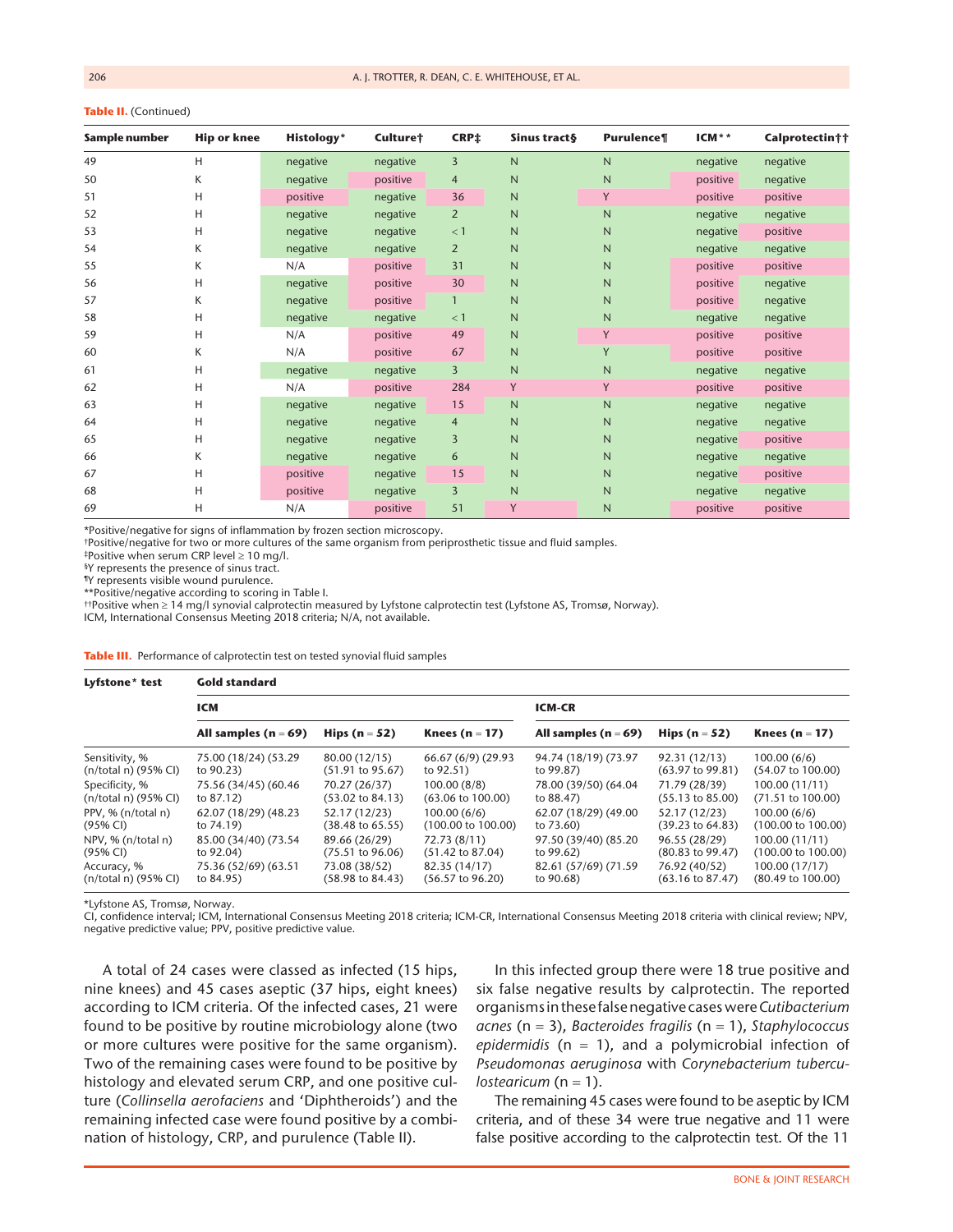

Area under the receiver operating characteristic (ROC) curve (AUC) of the Lyfstone calprotectin test (Lyfstone AS, Tromsø, Norway) against International Consensus Meeting 2018 criteria (ICM) for infection. AUC = 0.779; p < 0.001.

false positive cases, one case was positive for inflammation by histology and elevated CRP and one was CRP positive without significant histology. The remaining nine false positive samples were negative for any ICM criteria tested.

In the hip revision surgery group ( $n = 52$ ) the test had a sensitivity of 80.00% (12/15, 95% CI 51.91% to 95.67%) and specificity of 70.27% (26/37, 95% CI 53.02% to 84.13%). The PPV and NPV were 52.17% (12/23, 95% CI 38.48% to 65.55%) and 89.66% (26/29, 95% CI 75.51% to 96.06%), respectively, with an overall test accuracy of 73.08% (38/52, 95% CI 58.98% to 84.43%). All 11 false positive results in the study were hip revisions. In the knee revision surgery group ( $n = 17$ ) the test was 66.67% sensitive (6/9, 95% CI 29.93% to 92.51%) and 100.00% specific (8/8, 95% CI 63.06% to 100.00%). With no false positive results, the PPV was 100.00% (6/6, 95% CI 100.00% to 100.00%) but the NPV was 72.73% (8/11, 95% CI 51.42% to 87.04%) (Table III). Overall test accuracy was higher than in the hip group at 82.35% (14/17, 95% CI 56.57% to 96.20%).

**Lyfstone test performance compared to ICM-CR.** Overall test accuracy compared to the ICM-CR was 82.61% (57/69, 95% CI 71.59% to 90.68%). Sensitivity and specificity were 94.74% (18/19, 95% CI 73.97% to 99.87%) and 78.00% (39/50, 95% CI 64.04% to 88.47%), respectively, with PPV of 62.07% (18/29, 95% CI 49.00% to 73.60%) and NPV of 97.50% (39/40, 95% CI 85.20% to 99.62%) (Table III). AUC compared to ICM-CR was 0.91 (95% CI 0.81 to 0.96) (Figure 3).

In the hip group, radiograph and medical record review revealed that five patients had metal-on-metal implants with evidence of an adverse reaction to metal debris. Additionally, two patients had severe metal staining of tissue caused by wear of the acetabular component following



Area under the receiver operating characteristic (ROC) curve (AUC) of Lyfstone calprotectin test (Lyfstone AS, Tromsø, Norway) against International Consensus Meeting 2018 with clinical review criteria (ICM-CR) for infection. AUC = 0.905;  $p < 0.001$ .

**Table IV.** Paprosky femoral and acetabular classification of patients diagnosed with aseptic loosening and with high calprotectin levels reported

| Sample number  | Femur       | Acetabulum  |  |
|----------------|-------------|-------------|--|
| $\overline{4}$ | <b>IIIB</b> |             |  |
| 27             |             | <b>IIIA</b> |  |
| 28             |             | <b>IIB</b>  |  |

wear of the polyethylene liner. The remaining four false positive cases had aseptic loosening listed as the initial indication for operation. Review of preoperative radiographs and operation notes revealed pre- and intraoperative evidence of osteolysis in three out of four cases, to proximal femur or acetabulum (Table IV).

One-year follow-up of the remaining unresolved case (patient 35) revealed that they were still experiencing pain in their joint and their CRP had risen from 5 mg/l to 19 mg/l, indicating possible infection. However, this remains under investigation by the treating teams.

A total of 53 patients remained once metallosis and severe osteolysis cases had been removed from the dataset. This improved the specificity, PPV, and overall accuracy of the test both against ICM and ICM-CR (Table V).

The three false negative results within the hip subset were all ICM-positive by culture alone (two or more cultures of the same organism). Patient 18 was culturepositive for *B. fragilis*, isolated from all cultured tissue samples, along with a high CRP and noted joint purulence. Calprotectin was recorded at 13.36 mg/l, which falls just below the threshold value for a positive result  $(\geq 14 \text{ mg/l})$  (Supplementary Table i). Sample 48 was culture-positive for *C. acnes* but negative by both histology and CRP. The calprotectin test was negative with 0.0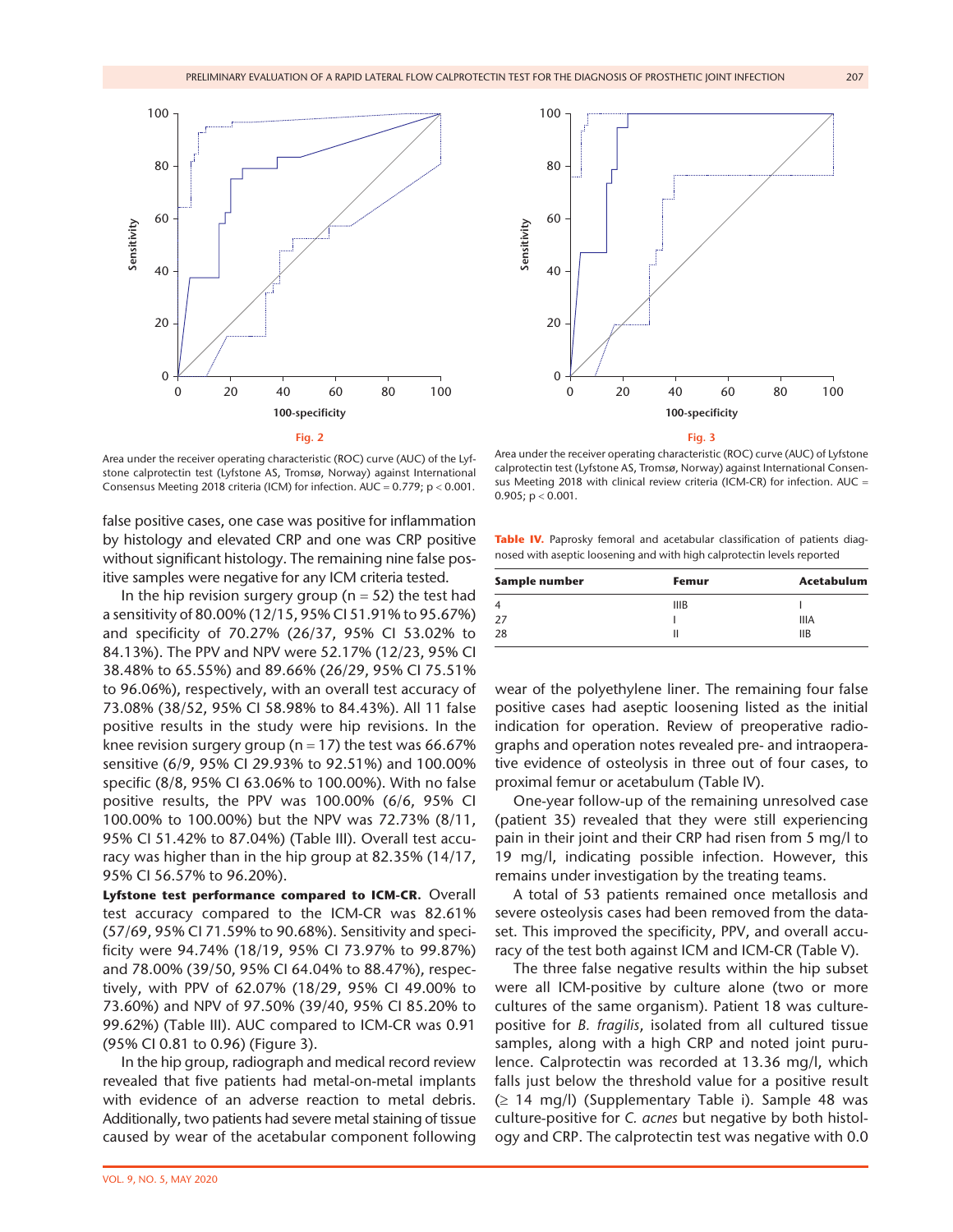**Table V.** Performance of calprotectin test on tested synovial fluid samples. excluding metallosis and severe osteolysis cases

| Lyfstone* test          | <b>Gold standard</b>      |                        |  |  |  |
|-------------------------|---------------------------|------------------------|--|--|--|
|                         | <b>ICM</b> ( $n = 53$ ) † | ICM-CR‡                |  |  |  |
| Sensitivity, % (95% CI) | 71.43 (47.82 to 88.72)    | 93.75 (69.77 to 99.84) |  |  |  |
| Specificity, % (95% CI) | 96.88 (83.78 to 99.92)    | 97.30 (85.84 to 99.93) |  |  |  |
| PPV, % (95% CI)         | 93.75 (68.14 to 99.06)    | 93.75 (68.36 to 99.05) |  |  |  |
| NPV, % (95% CI)         | 83.78 (72.37 to 91.06)    | 93.70 (84.36 to 99.59) |  |  |  |
| Accuracy, % (95% CI)    | 86.79 (74.66 to 94.52)    | 96.23 (87.02 to 99.54) |  |  |  |

\*Lyfstone AS, Tromsø, Norway.

†Calprotectin result against International Consensus Meeting criteria (n = 53) for infection excluding all samples associated with metallosis and severe osteolysis.

‡Calprotectin result against International Consensus Meeting criteria (n = 53) for infection with discrepant samples investigated by clinical follow-up excluding all samples associated with metallosis and severe osteolysis. CI, confidence interval; ICM, International Consensus Meeting 2018 criteria; ICM-CR, International Consensus Meeting 2018 criteria with clinical review; NPV, negative predictive value; PPV, positive predictive value.

mg/l. The initial indication for operation for this case was aseptic loosening and a single-stage revision was performed. The *C. acnes* report was dismissed as contamination and the patient was not treated for infection. One-year follow-up of the patient showed no signs of infection indicating that the calprotectin result correlated with the clinical findings. Sample 56 was a similar case of an aseptic loosening revision yielding significant culture results (*P. aeruginosa* and *C. tuberculostearicum*) but with no detectable synovial fluid calprotectin. The patient had a single-stage revision and upon a two-month follow-up showed no sign of infection, indicating a true negative calprotectin result.

The clinical review (ICM-CR) increases the sensitivity of the Lyfstone test from 75.00% (18/24, 95% CI 53.29% to 90.23%) to 94.74% (18/19, 95% CI 73.97% to 99.87%) (Table III).

In the knee group, three false negative results were recorded; two cases of *C. acnes* and one case reporting *S. epidermidis*. Both *C. acnes* cases (samples 50 and 57) were patients displaying no preoperative indication of infection and were treated as aseptic loosening. The clinical review found no complications after patient followup, suggesting that both cases were aseptic and that the calprotectin results were correct. Sample 21 (*S. epidermidis*) was taken during the second stage of revision surgery performed one year after the first-stage operation. Clinical review revealed that the patient was originally treated for gross infection. At the time of the secondstage revision, the patient showed no overt signs of infection, so treatment progressed to implantation of the prosthesis. Postoperative microbiology grew a culture of *S. epidermidis* from three out of six samples taken at the time of surgery. At the one-year follow-up the patient presented no sign of infection, confirming the calprotectin result to be correct thus far. Overall, the Lyfstone test was 100% accurate for the diagnosis of PJI in knee samples ( $n = 17$ ; Tables II and III).

#### **Discussion**

PJI is a serious complication of arthroplasty with associated patient morbidity and a substantial economical burden of treatment.23,24 Microbiological culture techniques are slow and insensitive<sup>8,9</sup> and although new diagnostic tests are being developed, none of the current methods are capable of reliably diagnosing PJI.<sup>5,25</sup>

Rapid biomarker-based tests have the potential to assist clinicians in making a preoperative diagnosis. Early differentiation of PJI from aseptic loosening may reduce the number of unnecessary two-stage revisions performed on patients with a presumptive diagnosis of lowgrade infection.

The Synovasure test (Zimmer Biomet, Warsaw, Indiana, USA) functions very similarly to the Lyfstone calprotectin test, measuring another neutrophil-released antimicrobial peptide,  $α$ -defensin. Studies using Synovasure have shown varying results with sensitivities ranging from 67.0% to 100.0% and specificities ranging from 82.4% to 100.0% against the MSIS/ICM criteria.26–35 A systematic review summarizing the results of seven prospective trials found that the Synovasure lateral flow test had a mean sensitivity of 85% and a mean specificity of 90%.<sup>36</sup>

Recent studies on using calprotectin to diagnose PJI either using an enzyme-linked immunosorbent assay (ELISA) method or an off-label lateral flow assay for measuring faecal calprotectin have shown similar diagnostic performance. Wouthuyzen-Bakker et al<sup>17,37</sup> applied a faecal calprotectin test to PJI, demonstrating a sensitivity of 89% and a specificity of 90% in a pilot study<sup>37</sup> and 86.7% and 91.6% in a follow-on study.<sup>17</sup> A more recent study by Salari et al<sup>38</sup> reported a sensitivity of 100% and a specificity of 95% utilizing an ELISA-based calprotectin test. The Lyfstone calprotectin lateral flow test piloted here demonstrates a sensitivity of 75.00% and a specificity of 75.56% using similar gold standard diagnostic criteria. Our study is of a comparable size (69 samples compared to  $61^{37}$ ,  $52$ ,  $17$ and 76<sup>38</sup>) and featured a similar prevalence of infected samples (35% compared to 31%<sup>37</sup>, 29%,<sup>17</sup> and 37%<sup>38</sup>), but the sensitivity and specificity of the lateral flow assay is lower than previous calprotectin-based studies have shown. However, similar differences in performance have been reported between the Synovasure  $\alpha$ -defensin lateral flow test and the  $\alpha$ -defensin ELISA method.<sup>39</sup>

Clinical review of discordant cases revealed that the low specificity of the calprotectin lateral flow test was associated with metallosis (7/11 false positive cases). Removing these samples increases the specificity from 75.56% to 83.78%. The use of biomarker-based diagnostic tests is known to be unreliable in patients with metal-on-metal implants as these can cause gross inflammation producing false positive results.<sup>40,41</sup> Severe osteolysis can cause false positive results for the same reason and removing patients with severe osteolysis ( $n = 3$ ) from the analysis further increased specificity to 96.88%, which is more in line with other published calprotectin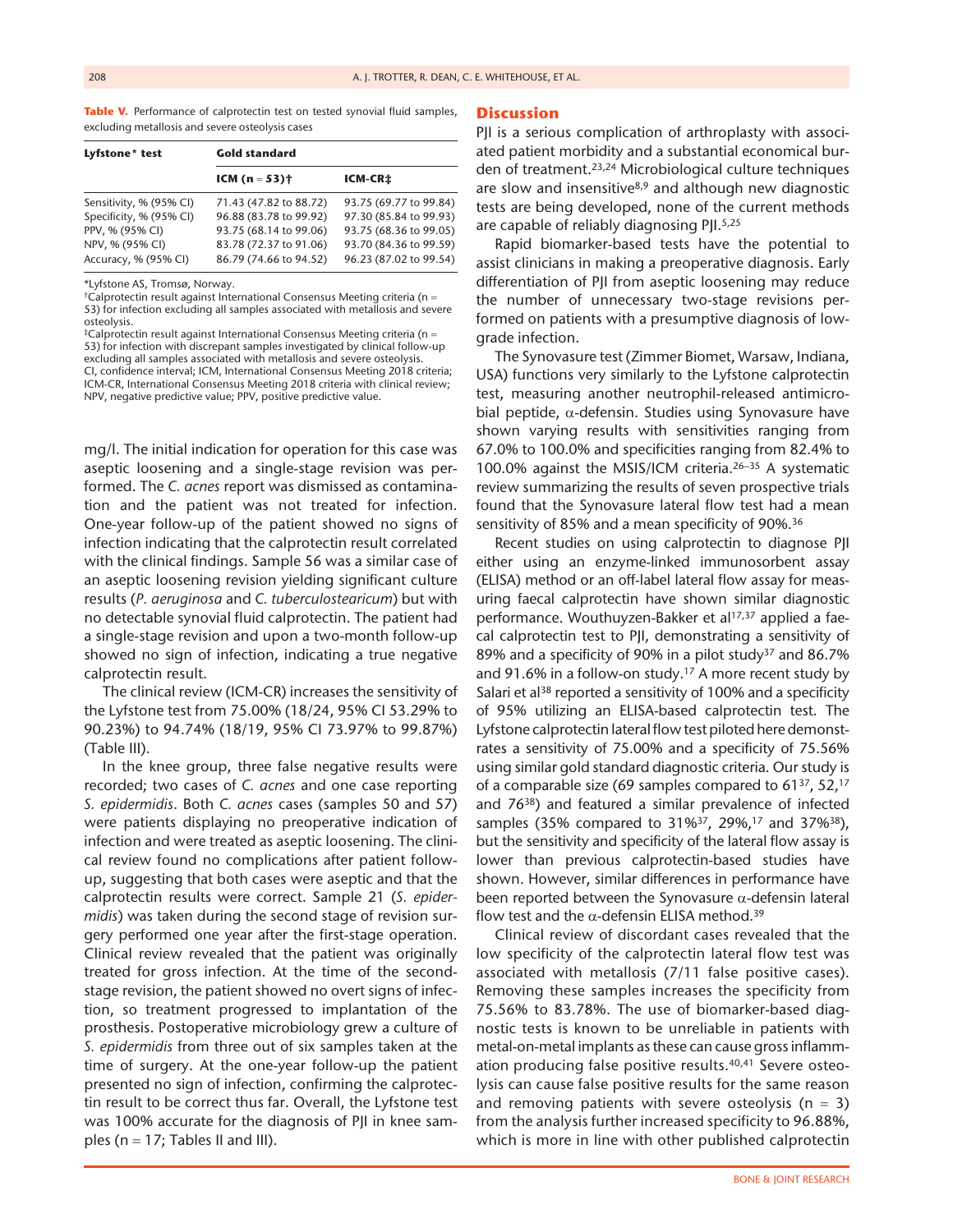studies (notably Salari et al<sup>38</sup> excluded patients with metal-on-metal implants).

The clinical review also revealed that five out of six false negative results were in samples where the organisms detected by culture could be considered contaminants. Three of the six false negative samples were positive for *C. acnes* by culture. This organism is a common laboratory contaminant and not typically considered a cause of PJI when isolated from hip or knee tissues.<sup>42–44</sup> Only one false negative case was deemed a genuine infection by clinical review (case 18) in which the calprotectin result was very close to positive (13.36 mg/l,  $<$  1 mg/l below the positive cutoff). If future optimization of the test sets a lower threshold value for infection, then this case would have been classified as positive. Such a readjustment of the calprotectin cutoff values may improve test performance in detecting low-grade infections.

The sensitivity and specificity of 93.75% and 97.30% after clinical review are consistent with other studies on calprotectin. Differences in inclusion criteria, sample collection, and microbiology techniques applied in other studies may explain differences in performance observed. Observed test accuracy was different for hip and knee revisions. False positive results were only observed in hip revisions, likely affected by the absence of metal-on-metal reactions in the knee revision group. While the test accuracy for knee revisions compared to ICM-CR was 100%, the sample size is small (17 revisions, eight positive for infection) and the 95% CIs are too wide (sensitivity CI 54.07% to 100.00%; specificity CI 71.51% to 100.00%) to draw conclusions with high confidence. As such, more data are required to confirm these findings.

The study was limited by the use of retrospective samples. However, by testing all eligible samples in the Biorepository we believe that we did not introduce any sample selection bias. The relatively small sample size has resulted in wide 95% CIs throughout, hence larger studies are required to confirm study findings. Another limitation was that the samples had been frozen for storage before testing and the freeze-thaw process may have resulted in leucocyte cell lysis and an increase in calprotectin. As the test is validated for use on fresh synovial fluid samples, the recommended cutoffs may not necessarily be appropriate for our samples. It is worth noting that blood contamination of the samples had no impact on the accuracy of the test results, something the Synovasure lateral flow test warns may lead to false negative results.<sup>45</sup>

In conclusion, the Lyfstone calprotectin lateral flow test shows good potential as a rapid diagnostic for infected arthroplasty cases. The high NPV makes this a potentially powerful rule-out test for infection in suspected PJI. However, larger prospective studies, using consecutive samples from patients undergoing revision of all synovial joint arthroplasties, are required to more accurately define the test's diagnostic performance.

## **Supplementary Material**

Table showing additional patient data including number of samples organisms isolated from, and calprotectin test scores by risk category and quantification in mg/l, sex, age, body mass index (BMI), location of operation, indication for operation, procedure undertaken, and any relevant past medical history.

#### **References**

- **1. No authors listed.** HQIP. National Joint Registry 15th Annual Report. 2018. https:// www.hqip.org.uk/resource/national-joint-registry-15th-annual-report-2018/ (date last accessed 3 February 2020).
- **2. Tande AJ, Patel R.** Prosthetic joint infection. *Clin Microbiol Rev*. 2014;27(2): 302-345.
- **3. Pérez-Prieto D, Portillo ME, Puig-Verdié L, et al.** C-reactive protein may misdiagnose prosthetic joint infections, particularly chronic and low-grade infections. *Int Orthop*. 2017;41(7):1315-1319.
- **4. Siedlecki C, Beaufils P, Lemaire B, Pujol N.** Complications and cost of singlestage vs. two-stage bilateral unicompartmental knee arthroplasty: A case-control study. *Orthop Traumatol Surg Res*. 2018;104(7):949-953.
- **5. Parvizi J, Zmistowski B, Berbari EF, et al.** New definition for periprosthetic joint infection: from the Workgroup of the Musculoskeletal Infection Society. *Clin Orthop Relat Res*. 2011;469(11):2992-2994.
- **6. Osmon DR, Berbari EF, Berendt AR, et al; Infectious Diseases Society of**  America. Executive summary: diagnosis and management of prosthetic joint infection: clinical practice guidelines by the Infectious Diseases Society of America. *Clin Infect Dis*. 2013;56(1):1-10.
- **7. Parvizi J, Tan TL, Goswami K, et al.** The 2018 Definition of Periprosthetic Hip and Knee Infection: An Evidence-Based and Validated Criteria. *J Arthroplasty*. 2018;33(5):1309-1314.e2.
- **8. Boyle KK, Wood S, Tarity TD.** Low-Virulence Organisms and Periprosthetic Joint Infection-Biofilm Considerations of These Organisms. *Curr Rev Musculoskelet Med*. 2018;11(3):409-419.
- **9. Parvizi J, Erkocak OF, Della Valle CJ.** Culture-negative periprosthetic joint infection. *J Bone Joint Surg Am*. 2014;96-A(5):430-436.
- **10. Deirmengian C, Kardos K, Kilmartin P, Cameron A, Schiller K, Parvizi J.** Combined measurement of synovial fluid  $\alpha$ -Defensin and C-reactive protein levels: highly accurate for diagnosing periprosthetic joint infection. *J Bone Joint Surg Am*. 2014;96-A(17):1439-1445.
- **11. Sousa R, Serrano P, Gomes Dias J, Oliveira JC, Oliveira A.** Improving the accuracy of synovial fluid analysis in the diagnosis of prosthetic joint infection with simple and inexpensive biomarkers: C-reactive protein and adenosine deaminase. *Bone Joint J*. 2017;99-B(3):351-357.
- **12. Tarabichi M, Fleischman AN, Shahi A, Tian S, Parvizi J.** Interpretation of Leukocyte Esterase for the Detection of Periprosthetic Joint Infection Based on Serologic Markers. *J Arthroplasty*. 2017;32(9S):S97-S100.e1.
- **13. Stríz I, Trebichavský I.** Calprotectin a pleiotropic molecule in acute and chronic inflammation. *Physiol Res*. 2004;53(3):245-253.
- **14. Witter AR, Okunnu BM, Berg RE.** The Essential Role of Neutrophils during Infection with the Intracellular Bacterial Pathogen Listeria monocytogenes. *J Immunol*. 2016;197(5):1557-1565.
- **15. van Rheenen PF, Van de Vijver E, Fidler V.** Faecal calprotectin for screening of patients with suspected inflammatory bowel disease: diagnostic meta-analysis. *BMJ*. 2010;341:c3369.
- **16. Abildtrup M, Kingsley GH, Scott DL.** Calprotectin as a biomarker for rheumatoid arthritis: a systematic review. *J Rheumatol*. 2015;42(5):760-770.
- **17. Wouthuyzen-Bakker M, Ploegmakers JJW, Ottink K, et al.** Synovial Calprotectin: An Inexpensive Biomarker to Exclude a Chronic Prosthetic Joint Infection. *J Arthroplasty*. 2018;33(4):1149-1153.
- **18. Paprosky WG, Perona PG, Lawrence JM.** Acetabular defect classification and surgical reconstruction in revision arthroplasty. A 6-year follow-up evaluation. *J Arthroplasty*. 1994;9(1):33-44.
- **19. No authors listed.** LYFCLP005 Lateral Flow Test Kit Instructions For Use. Lyfstone AS.
- **20. No authors listed.** UK Standards for Microbiology Investigations: Investigation of orthopaedic implant associated infections. Public Health England. 2016. https:// assets.publishing.service.gov.uk/government/uploads/system/uploads/attachment\_ data/file/504319/B\_44i2.pdf (date last accessed 27 February 2020).